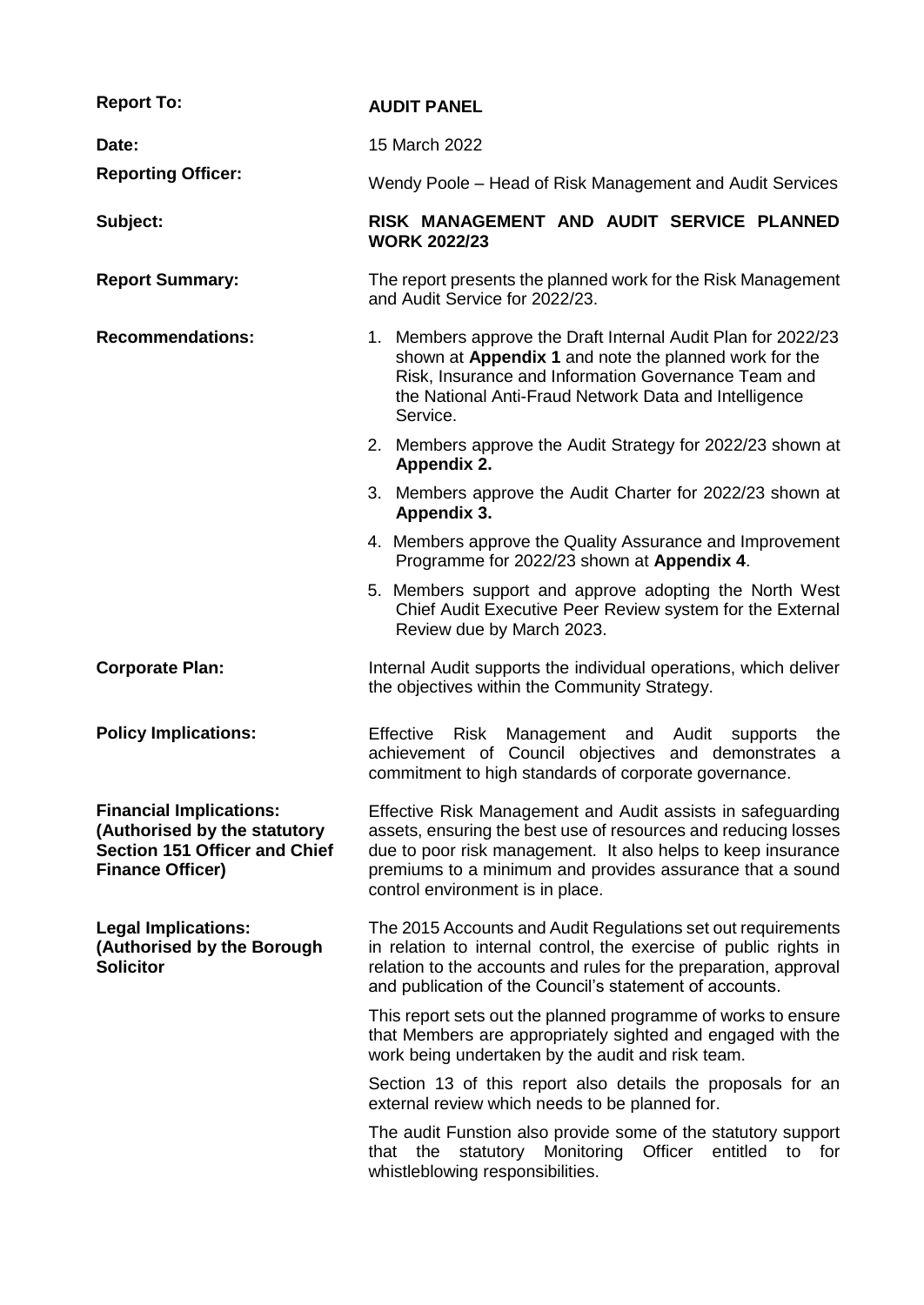**Risk Management:** By assisting in the effective management of risks, Risk Management and Audit help to reduce costs and improve service delivery.

**Access to Information:** The background papers can be obtained from the author of the report, Wendy Poole, Head of Risk Management and Audit Services by:

Telephone: 0161 342 3846

**Example 2** e-mail: [wendy.poole@tameside.gov.uk](mailto:wendy.poole@tameside.gov.uk)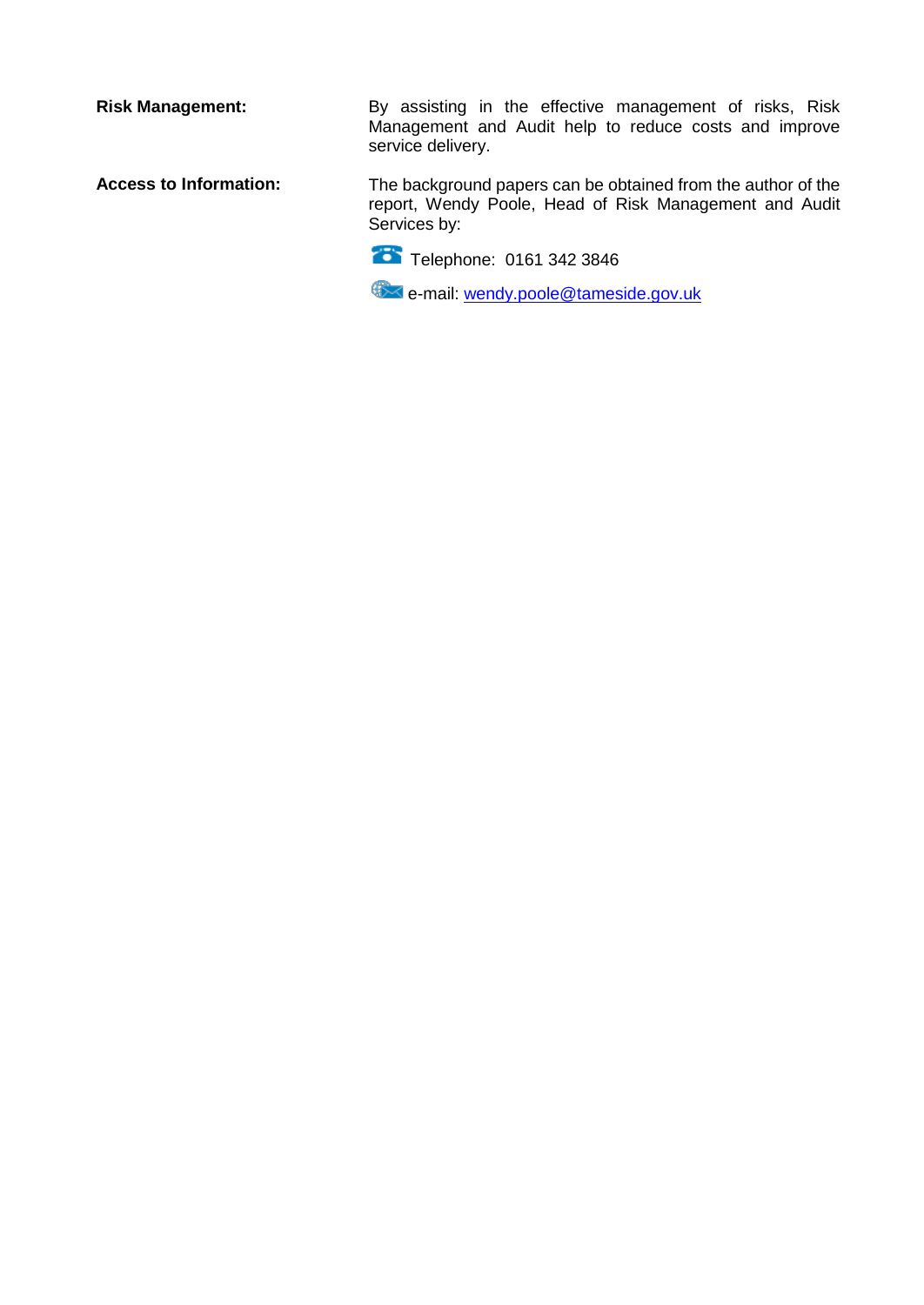# **1. INTRODUCTION**

- 1.1 The report presents the planned work for the Risk Management and Audit Service for 2022/23. It sets out in detail the work of Internal Audit and presents the Annual Audit Plan for 2022/23 for approval. It highlights the planned work in relation to:-
	- Counter Fraud/Investigation Work;
	- Risk, Insurance and Information Governance Team; and
	- National Anti-Fraud Network (NAFN) Data and Intelligence Services.

## **2. INTERNAL AUDIT PLANNING PROCESS**

- 2.1 The Internal Audit Service plans its work with a view to achieving the following key objectives:
	- Supporting the Council's Vision;
	- Providing optimum coverage across all services to ensure the best use of resources;
	- Targeting resources towards priority (high-risk) areas;
	- Satisfying legislative requirements;
	- Providing assurances to Members and Senior Managers as to the effectiveness of the Council's internal controls;
	- Responding to the needs of service managers; and
	- Maintaining a regular level of audit presence in all areas.
- 2.2 The plan is reviewed and revised each year to take into account service and legislative changes, which can result in large shifts in priorities and culminates in the production of the Annual Audit Plan.
- 2.3 The audit management system used ("Galileo") holds the entire list of all audits to be undertaken "the Audit Universe" and this is used as part of the consultation process.
- 2.4 Audits are prioritised based on an assessment of risk and allocated a numerical risk score which equates to either High, Medium/High, Medium, Low/Medium or Low and the following factors are taken into account:-
	- Susceptibility to Error/Fraud;
	- Control Environment;
	- Sensitivity and Reputation of the Council;
	- Complexity;
	- Volume and Value of Transactions;
	- Management Concerns;
	- Management Changes;
	- Specific Business Risks/Business Importance;
	- Quality, Integrity and Security of Information; and
	- Years since Previous Audit.
- 2.5 Consultation involves Executive Members, Directors, Assistant Directors, Heads of Service and in some cases Service Unit Managers. The meetings which were carried out in January/February 2022 help to inform the risk assessments undertaken on audit activities and provide members and officers with the opportunity to discuss areas of concern or provide further details of up and coming changes to structures, key personnel, systems, procedures and/or legislation. In addition to agreeing priority audits, the discussions also include a report on previous audit work undertaken and the level and quality of the service provided. Risks identified in the Corporate Risk Register and other sources of assurance across the Council are also taken into account during the planning process.
- 2.6 Allegations of fraud investigated during the year together with intelligence gained from external sources (e.g. Chartered Institute of Public Finance and Accountancy Fraud Centre, National Anti-Fraud Network and networking events) are used to identify potential risks and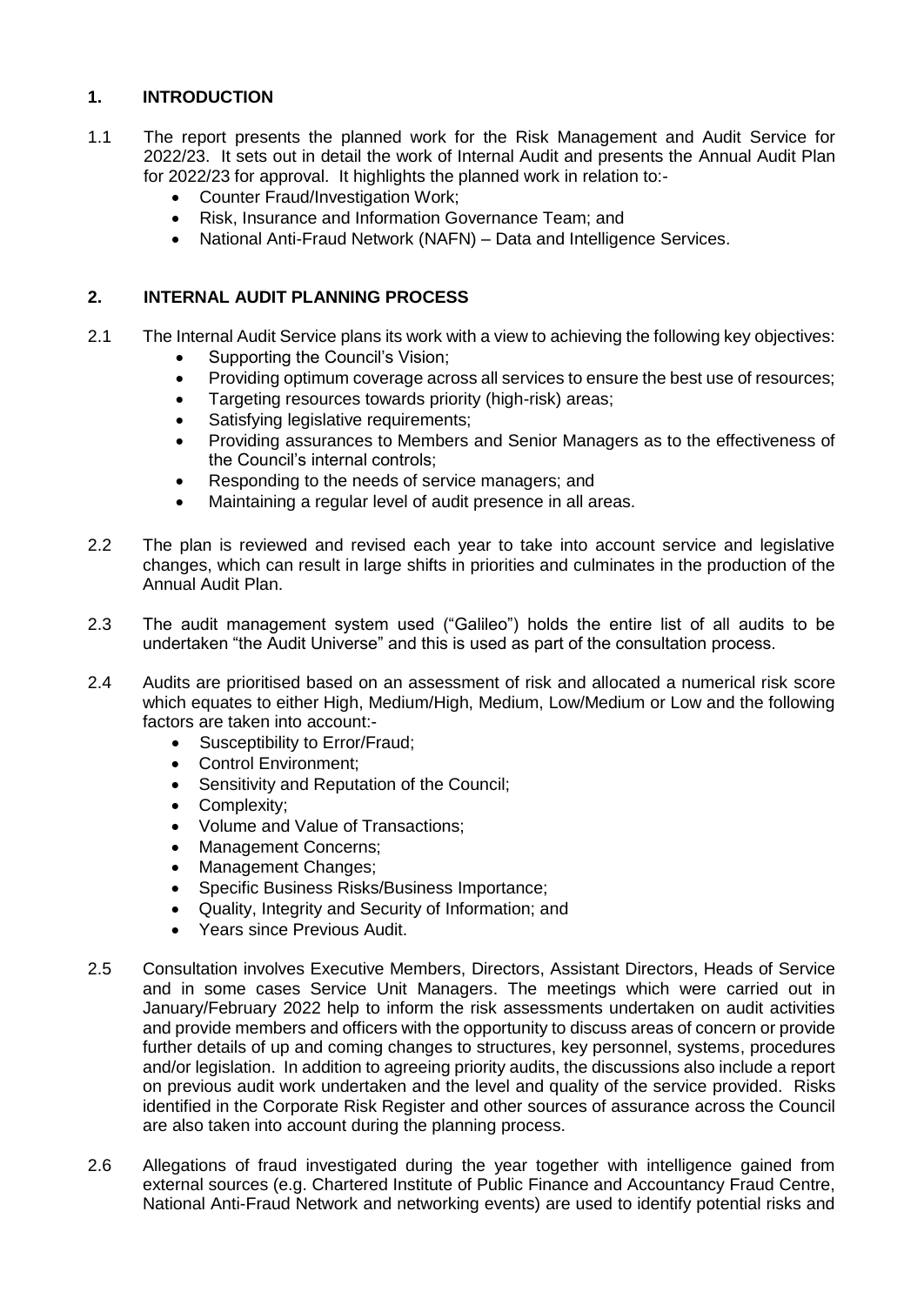new fraud areas which are then taken into account either directly as an audit or used to inform the audit work scheduled in a particular area.

- 2.7 Taking all the above information into account, the draft plan is produced. This plan is then balanced to resources and priorities and amended accordingly, as requested audits exceed resources available. This stage of the process is conducted by the Head of Risk Management and Audit Services supported by the Principal Auditors who manage the plans on a day-today basis and is based on professional judgement and the potential risk exposure posed to the Council. Audits that cannot be covered in the current plan year are highlighted as priorities for next year's audit plan and held in contingency in case difficulties arise in achieving any of the audits included in the annual plan.
- 2.8 The Director of Finance (Section 151 Officer) and the Assistant Director of Finance have been consulted to ensure that the levels of coverage will provide the necessary information and assurance to support the Section 151 Officer Role and the preparation of the Annual Governance Statement.
- 2.9 Whilst the work of Internal Audit, External Audit and Scrutiny are different, consultation has taken place in producing the Draft Internal Audit Plan for 2022/23 and will continue during the year to ensure our respective work programmes are complementary and that areas are not "over audited/inspected".

## **3. INTERNAL AUDIT ANNUAL AUDIT PLAN 2022/23**

- 3.1 The Annual Audit Plan is summarised in Table 1 and Pie Chart 1 below and totals 1,595 Days, 1,207 Days on Planned Work and 388 Days on Counter Fraud Work/Investigations.
- 3.2 The Approved Plan for 2021/22 totalled 1,665 Days, which included 1,272 Days on Planned Work and 393 Days on Counter Fraud Work/Investigations.

| <b>Service Area / Directorate</b>        | <b>Original</b><br><b>Plan</b><br>2021/22 | <b>Nov 2021</b><br><b>Revised</b><br><b>Plan</b><br>2021/22 | <b>Proposed</b><br><b>Plan</b><br>2022/23 | ℅<br><b>Plan</b><br>2022/23 |
|------------------------------------------|-------------------------------------------|-------------------------------------------------------------|-------------------------------------------|-----------------------------|
| Children's                               | 85                                        | 123                                                         | 121                                       | 8                           |
| Children's Schools/Learning              | 146                                       | 131                                                         | 138                                       | 9                           |
| <b>Adults</b>                            | 84                                        | 80                                                          | 80                                        | 5                           |
| <b>Population Health</b>                 | 20                                        | 4                                                           | 22                                        |                             |
| Place                                    | 162                                       | 127                                                         | 148                                       | 9                           |
| Governance                               | 197                                       | 187                                                         | 172                                       | 11                          |
| <b>Finance and Digital Tameside</b>      | 194                                       | 163                                                         | 148                                       | 9                           |
| <b>Greater Manchester Pension Fund</b>   | 300                                       | 300                                                         | 300                                       | 19                          |
| <b>Cross Cutting</b>                     | 84                                        | 51                                                          | 58                                        | 4                           |
| Days to Complete 2021/22 Plan            | -                                         | -                                                           | 20                                        | 1                           |
| <b>Total Planned Days for 2022/23</b>    | 1,272                                     | 1,166                                                       | 1,207                                     | 76                          |
| <b>Counter Fraud Work/Investigations</b> | 393                                       | 418                                                         | 388                                       | 24                          |
| <b>Total Planned Days for 2022/23</b>    | 1,665                                     | 1,584                                                       | 1,595                                     | 100                         |

#### **Table 1 – Annual Audit Plan Summary 2022/23**

3.3 The Annual Audit Plan of 1,595 Days detailed above has been balanced to resources available. However, productive days are estimated and any changes to the assumptions used will be reflected during the year and reported to the Audit Panel and the Greater Manchester Pension Fund Local Board. A member of the team resigned in February 2022 to take up a promotion with the DWP and so this has affected resources available. We have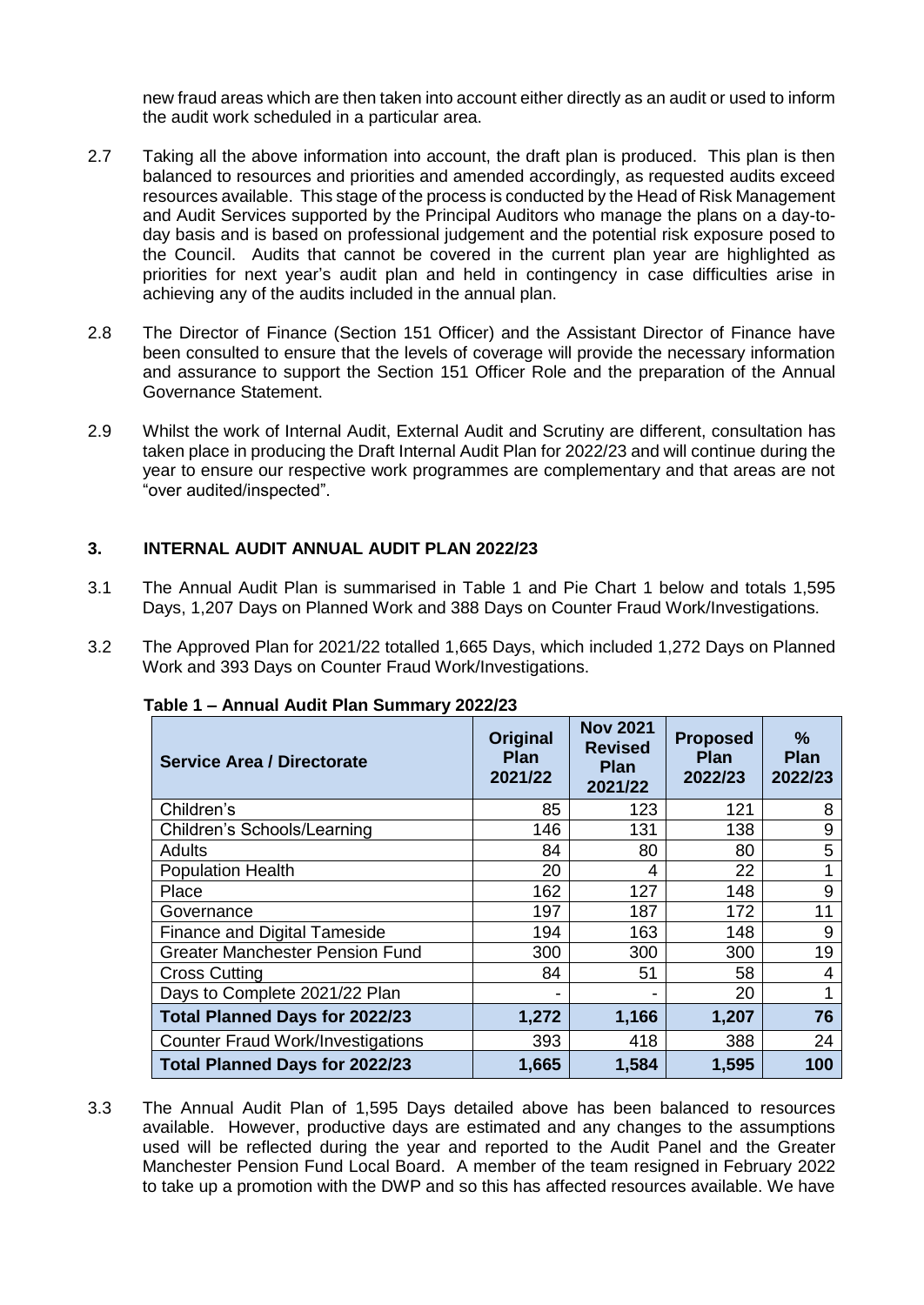anticipated having somebody in post by June 2022, but training and support at this level is intensive as experienced auditors are very difficult to recruit.

- 3.4 The details of the Original Plan 2021/22 and the Revised Plan 2021/22 approved on 9 November 2021 are provided as a comparison to provide assurance that coverage across the various directorates is consistent year on year.
- 3.5 As explained in Section 2 the audits included in the 2022/23 Plan are a combination of management requests, risk assessments and professional audit experience and judgement. The draft plan has been discussed and agreed with the Assistant Director of Finance (Deputy Section 151 Officer).
- 3.6 As in previous years the demand for audit work has exceeded the days available and therefore the Annual Audit Plan for 2022/23 presented for approval includes only Mandatory and High Risk Audits as defined below:-
	- Mandatory Audits/Audit Processes that need to be included e.g. grant certification work.
	- High/Medium/Low Each audit in the 'Audit Universe' is risk assessed within the Audit Management System 'Galileo' and allocated a numerical score. Those with the highest scores are included in the plan until all available resources have been accounted for.



## 3.7 **Pie Chart 1 – Annual Audit Plan Summary 2022/23**

- 3.8 The detailed Annual Audit Plan for 2022/23 is included at **Appendix 1** and covers:-
	- Links to the Corporate Plan;
	- Links to the Corporate Risk Register;
	- Auditable Area;
	- Purpose of the Audit;
	- Priority;
	- Audit Category; and
	- Planned Days for 2022/23.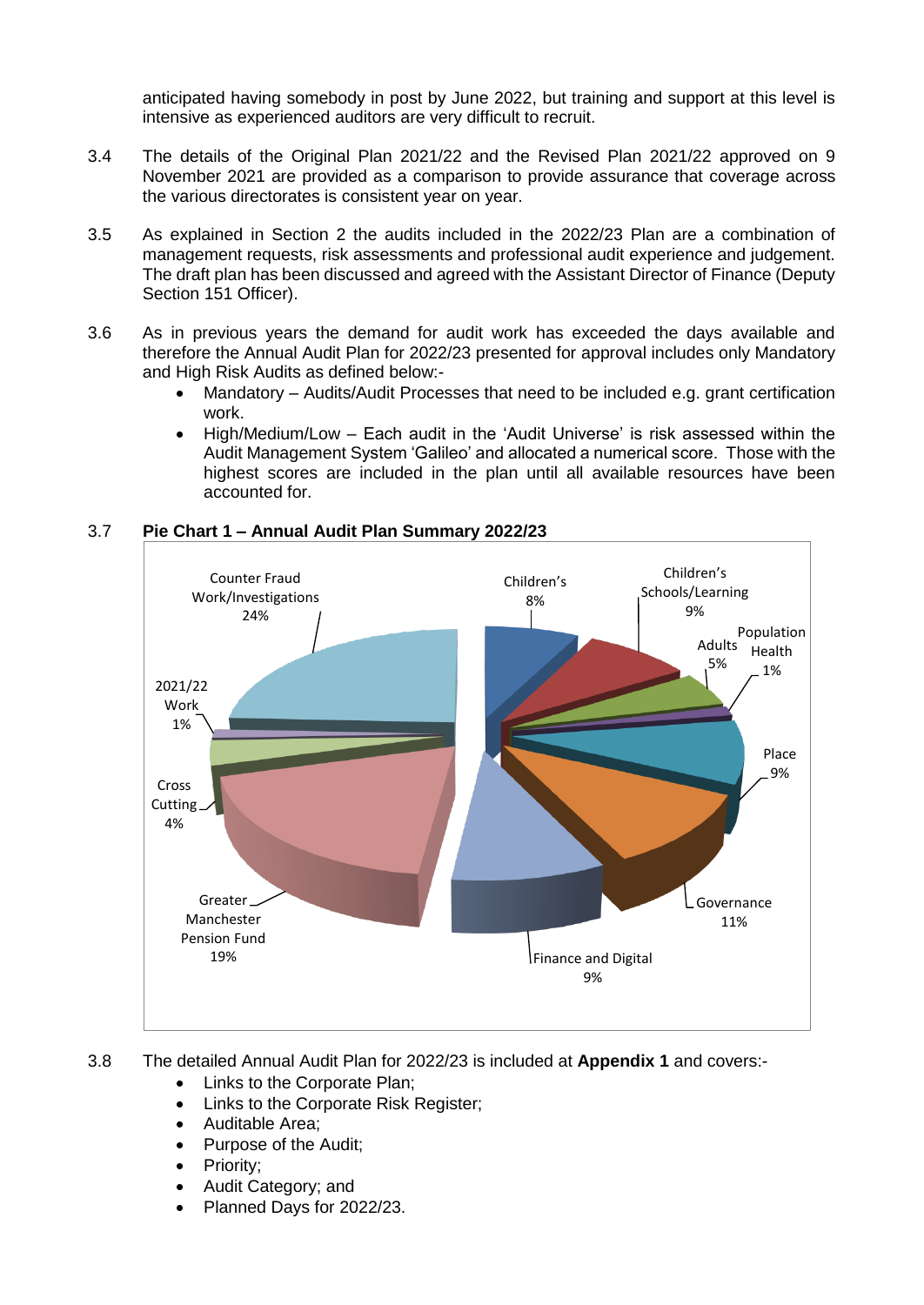3.9 Each audit activity in the 2022/23 Plan has been linked to one of the themes within the Corporate Plan as shown below:-

### **Table 2 – Corporate Plan Themes**



- 3.10 Where appropriate each audit has been linked to a risk in the Corporate Risk Register to ensure that the plan is providing audit coverage in the areas deemed to be of significant risk to the Council. For the Greater Manchester Pension Fund audits have been linked to their specific service risk registers.
- 3.11 Each audit in the Annual Audit Pan has been allocated to an Audit Category, which are explained in Table 3 below. Table 4 and Pie Chart 2 present the Annual Audit Plan analysed by those Categories.

| <b>Category</b>           | <b>Description</b>                                                                                                                                                                |  |
|---------------------------|-----------------------------------------------------------------------------------------------------------------------------------------------------------------------------------|--|
| Assurance                 | To provide assurance to management that the key risks are<br>being managed and that processes in place are robust and<br>fit for purpose.                                         |  |
| <b>Financial Control</b>  | A programme of financial system reviews considered high<br>risk to provide assurance that the risks are being managed<br>and the systems in place are robust and fit for purpose. |  |
| Advice                    | Ongoing advice provided at the request of management and<br>stakeholders.                                                                                                         |  |
| <b>Follow Up</b>          | Work undertaken to ensure recommendations documented<br>in Final Reports have been implemented.                                                                                   |  |
| <b>School Visits</b>      | A programme of school visits identified as highest risk<br>taking into account any key changes in personnel, systems<br>and finances.                                             |  |
| Investigation             | Ad hoc investigations into suspected fraud, irregularities and<br>information incidents.                                                                                          |  |
| <b>Computer Audit</b>     | Commissioned audit reviews of a technical nature from<br>Salford Computer Audit Services, combined with reviews to<br>be delivered in-house.                                      |  |
| <b>Contract Audit</b>     | Reviews on specific procurement activities and contracts<br>considered high risk.                                                                                                 |  |
| <b>Certification Work</b> | Independent verification work required by grant funding<br>bodies, legislation and Final Accounts certification.                                                                  |  |

### **Table 3 – Audit Categories**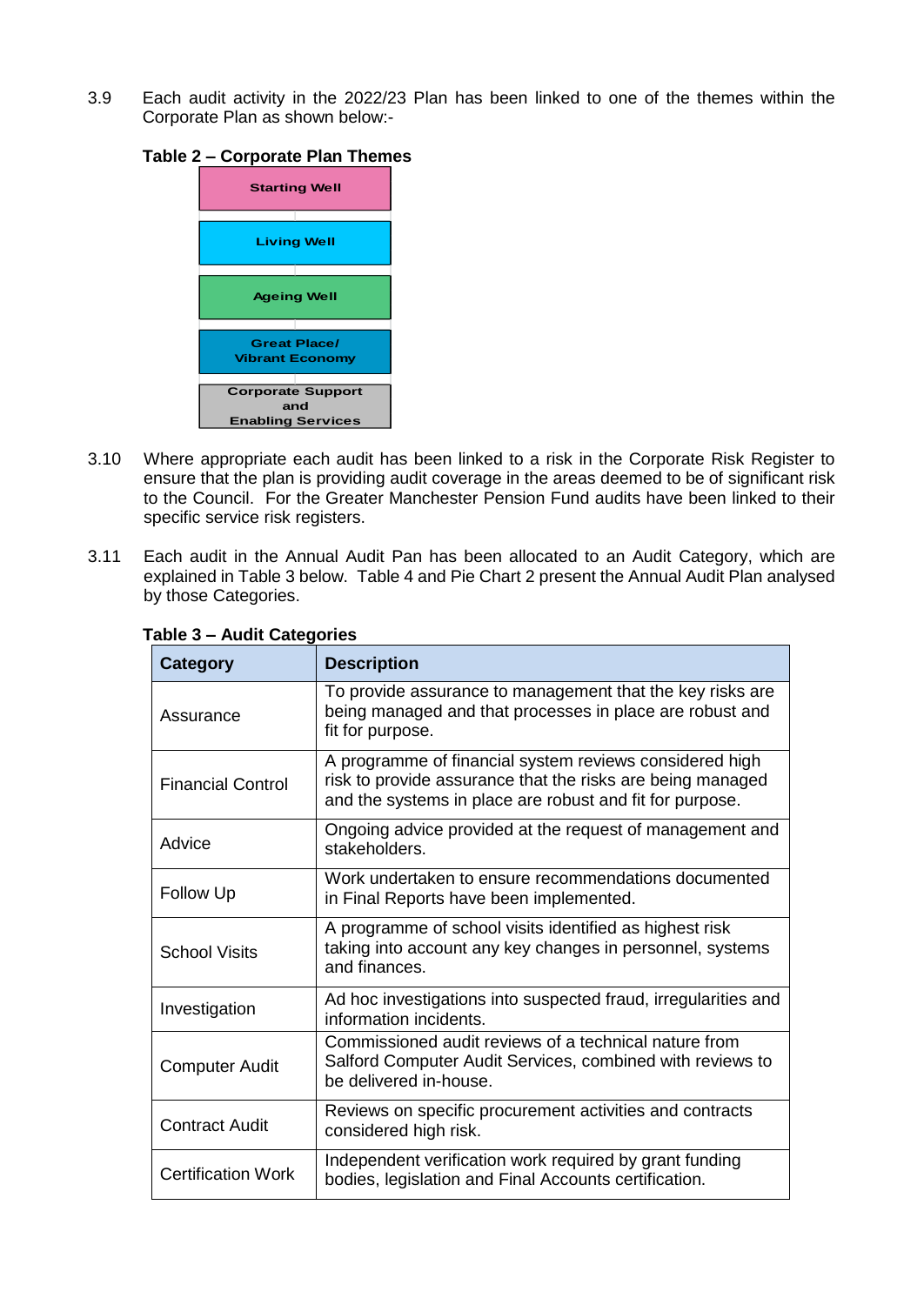# 3.12 **Table 4 – Annual Audit Plan 2022/23 Analysed by Category**

| Category                            | <b>Planned Days</b><br>2022/23 | $\%$<br><b>Planned Days</b> |
|-------------------------------------|--------------------------------|-----------------------------|
| Assurance                           | 504                            | 32                          |
| <b>School Visits</b>                | 80                             | 5                           |
| <b>Grant Certification Work</b>     | 18                             |                             |
| <b>Computer Audit</b>               | 83                             | 5                           |
| <b>Contract Audit</b>               | 90                             | 6                           |
| <b>Financial Control</b>            | 126                            | 8                           |
| Follow Up Work (Post Audit Reviews) | 101                            | 6                           |
| Investigations                      | 393                            | 25                          |
| Planning, control and Reporting     | 85                             | 5                           |
| Advice and Support                  | 86                             | 5                           |
| 2021/22 Plan Work                   | 29                             | $\overline{2}$              |
| <b>Total Planned Days 2022/23</b>   | 1,595                          | 100                         |

# 3.13 **Pie Chart 2 – Annual Audit Plan Analysed by Category**



3.14 The plan will be kept under constant review and regular meetings will be held with Executive Members and the Senior Management Team to ensure that it reflects the keys risks for the Council going forward as it continues to change both in shape and in size to meet the financial challenges placed upon it.

# **4. INTERNAL AUDIT STAFFING**

4.1 The structure of the team is shown in Table 5 below. One of the Auditors has just obtained the Chartered Institute of Public Finance and Accountancy (CIPFA) qualification and the other is waiting to start the Association of Accounting Technicians (AAT) supported by the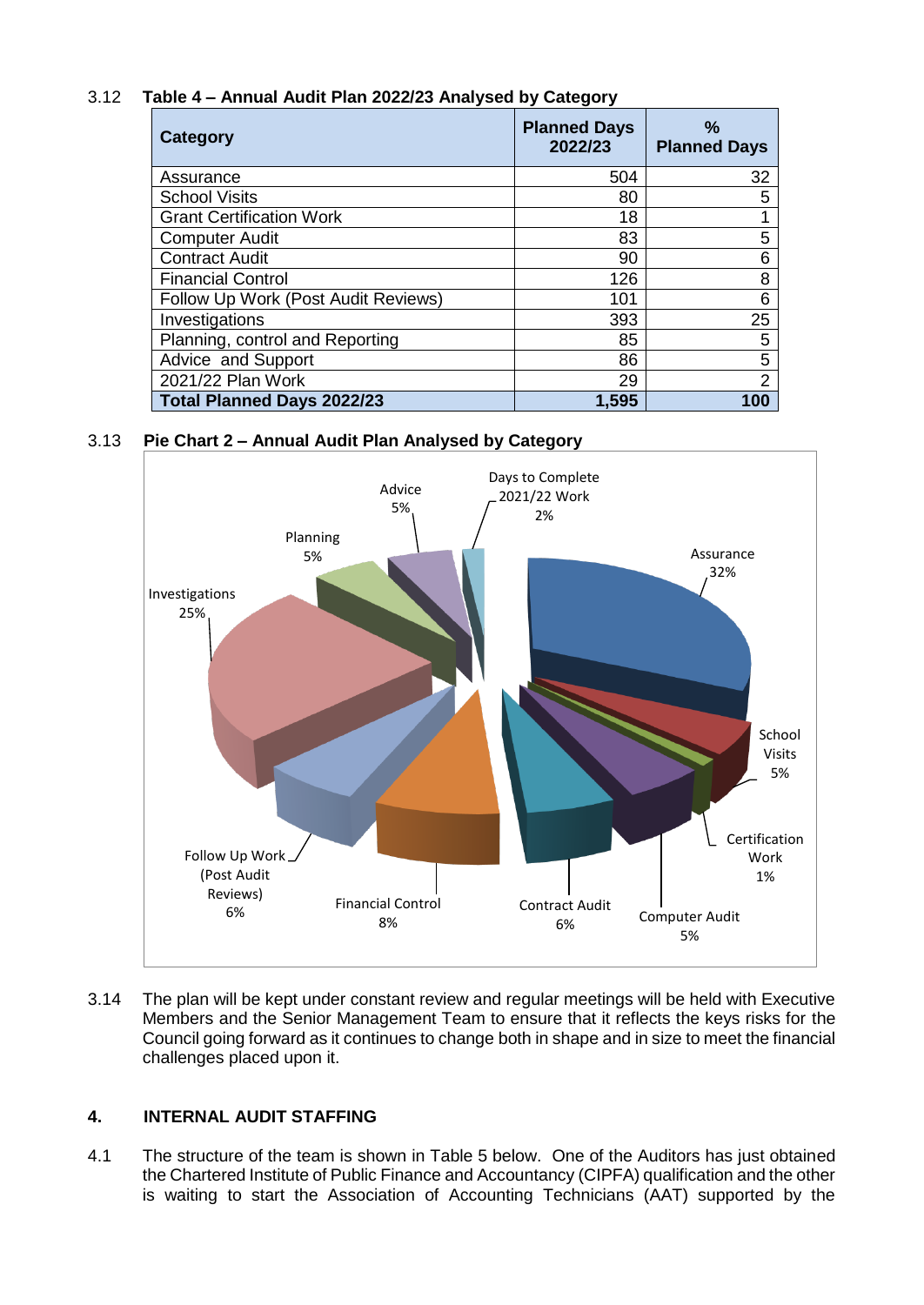Apprenticeship Levy. We also have one of the Counter Fraud/Investigators embarking on a further fraud qualification again supported by the Apprenticeship Levy.

| <b>Post</b>                                 | <b>Qualification</b>                | <b>Audit</b><br><b>Experience</b> |
|---------------------------------------------|-------------------------------------|-----------------------------------|
| Head of Risk Management and Audit           | <b>CIPFA/PGCM</b>                   | Over 20 Years                     |
| <b>Services</b><br><b>Principal Auditor</b> | CIPFA/PGCM                          | Over 20 Years                     |
| <b>Principal Auditor</b>                    | <b>ACCA/IIA</b>                     | Over 20 Years                     |
| Senior Auditor                              | <b>CIPFA</b>                        | Over 20 Years                     |
| Senior Auditor                              | <b>ACCA Part Qualified</b>          | Over 20 Years                     |
| Senior Auditor                              | Studying IIA                        | Over 5 Years                      |
| <b>Counter Fraud/Investigator</b>           | <b>CIPFA ACFTech</b>                | Over 10 Years                     |
| <b>Counter Fraud/Investigator</b>           | <b>Studying Fraud Qualification</b> | <b>Under 5 Years</b>              |
| Auditor                                     | Vacant - March 2022                 | <b>Under 5 Years</b>              |
| Auditor                                     | <b>Studying AAT</b>                 | <b>Under 5 Years</b>              |

### 4.2 **Table 5 – Internal Audit Staffing Structure**

- 4.3 The Service Unit does not employ a specialist Computer Auditor for the provision of technical computer audit support and this is procured from Salford MBC Computer Audit Services using the AGMA Collaboration Computer Audit Agreement to help deliver the ICT – Computer Audit Plan.
- 4.4 The Internal Audit Team has complete organisational independence and is not responsible for any non-audit work. Staff are very aware of the need to remain independent and ensure that requests for advice and support do not compromise this position.
- 4.5 The Head of Risk Management and Audit Services is responsible for the Risk, Insurance and Information Governance Team and is the Council's Senior Information Risk Owner (SIRO), which does challenge her independence. Any reviews conducted in these areas would be reported in the name of an independent manager, namely the Assistant Director of Finance (Deputy Section 151 Officer), to ensure that independence is not compromised or the review would be completed by another Internal Audit Team.
- 4.6 All members of the Internal Audit Team sign an annual declaration form, and this includes confirming that they have read and agreed to adhere to the Tameside Code of Conduct for Employees and the Public Sector Internal Audit Standards - Code of Ethics.

# **5. INTERNAL AUDIT REPORTING PROCESS**

- 5.1 At the completion of an audit review a draft report is produced which is issued to the appropriate auditees and managers within the area (this will vary depending on the review, but usually includes members of the senior management team) for them to check the factual accuracy of the report and to provide their management responses to the recommendations identified. Closure meetings are held with all parties to expedite the process.
- 5.2 A quality control and review process is in place within the team that ensures all audits are conducted to a high standard and that working papers, conclusions and recommendations are sound and justified.
- 5.3 A final audit report is then produced incorporating the management responses and circulated to: -
	- Executive Member responsible for area under review;
	- Chief Executive;
	- Director of Governance and Pensions (Monitoring Officer);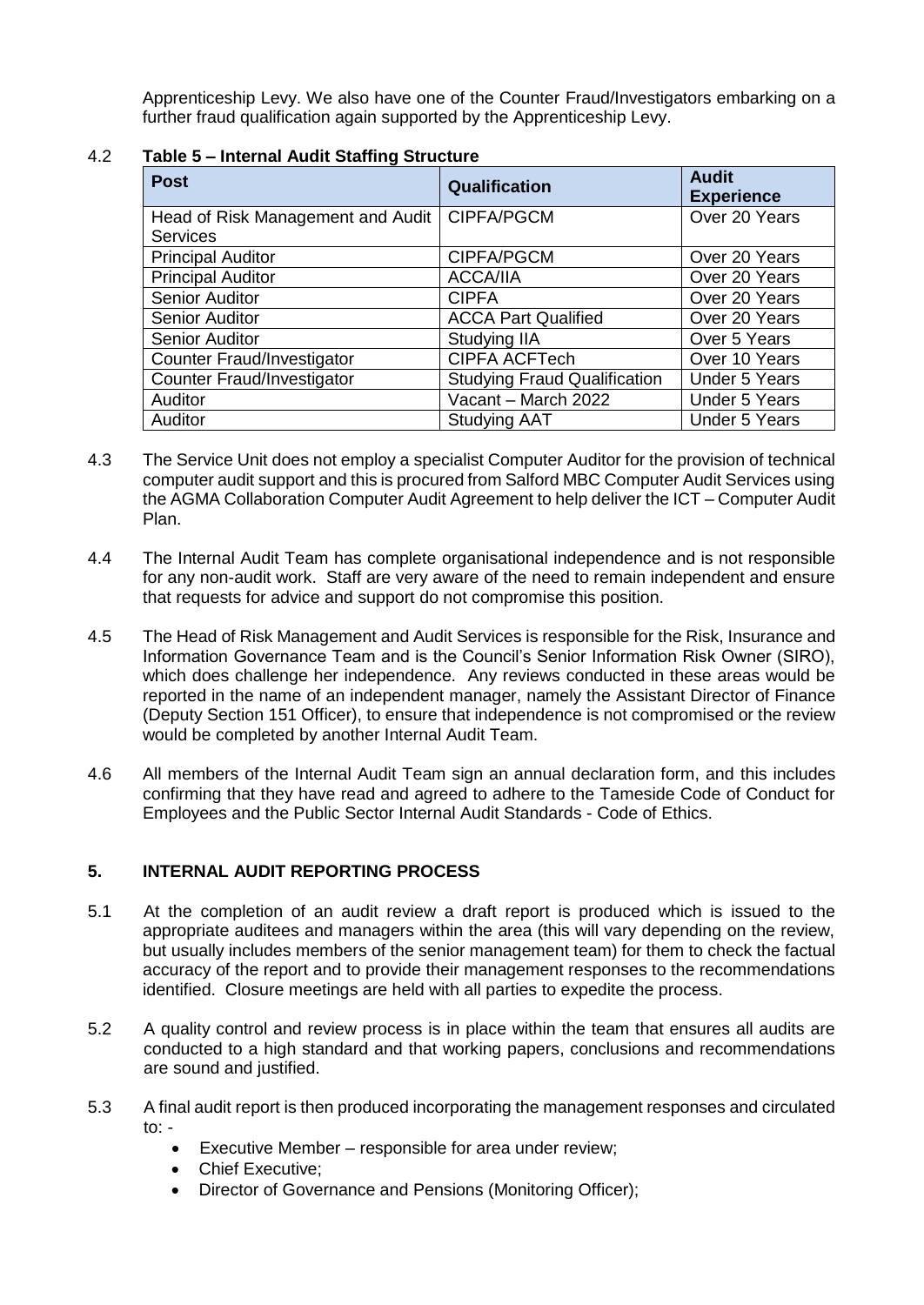- Director of Finance (Section 151 Officer):
- Assistant Director of Finance (Deputy Section 151 Officer);
- Director;
- Appropriate Service Area Managers;
- Financial Management Business Partner; and
- External Audit.
- 5.4 Six months after completion, a Post Audit Review is undertaken to establish whether the agreed recommendations have been implemented, however, where a low level of assurance is issued the area is re-visited within 3 months. This report is circulated to those members and officers who received the final report so that they can check that progress has been made. Areas of concern are escalated to the Head of Risk Management and Audit Services and/or the Director/Assistant Director of Finance for discussion with the relevant service managers to ensure that progress is made. Post Audit Reviews with significant outstanding items will, in turn, be reported to the Audit Panel.
- 5.5 All reports issued are reviewed and quality checked within the team by the Principal Auditors before they are released. The Head of Risk Management and Audit Services also reviews all Final Reports and Post Audit Reviews. Low level assurance audits are discussed with Assistant Directors to gain assurance that resources will be targeted to resolve issues identified.
- 5.6 In addition, progress reports are produced for the Audit Panel, which summarise the audits issued by level of assurance, issues highlighted from completed audits and any concerns resulting from Post Audit Reviews.
- 5.7 At the end of the financial year, an annual report is produced summarising the work undertaken during the year and providing an opinion on the overall control environment. In broad terms, the opinion is based on the audit opinions issued during the year, the nature of the audits and the type and severity of recommendations made.
- 5.8 The Internal Audit service conforms to the Public Sector Internal Audit Standards (PSIAS), and this was confirmed by the External Peer Review Assessment in March 2018 and subsequent self-assessments completed for 2018/19, 2019/20 and 2020/21, which were reported to the Audit Panel in June 2019, June 2020 and July 2021. The self-assessment review based on 2021/22 will be presented to the next meeting of the Audit Panel and this will inform the Review of the Effectiveness of the System of Internal Control required by the Accounts and Audit Regulations 2015 Section 6.
- 5.9 The self-assessment against the Chartered Institute of Public Finance and Accountancy Statement for the Head of Internal Audit for 2021/22 will also be reported to the next meeting of the Audit Panel as part of the assurance work for the preparation of the Annual Governance Statement.

# **6. ANNUAL GOVERNANCE STATEMENT**

- 6.1 The Accounts and Audit Regulations 2015 require audited bodies to conduct a review, at least once a year, of the effectiveness of its systems of internal control. The findings of the review shall be considered by a committee of the relevant body, or by members of the relevant body meeting as a whole, and following consideration, shall approve a governance statement, prepared in accordance with proper practices in relation to internal control.
- 6.2 The work of Internal Audit is fundamental to the production of this statement as the work conducted provides evidence and ongoing assurance that the systems of internal control have been reviewed and that risks are being effectively managed.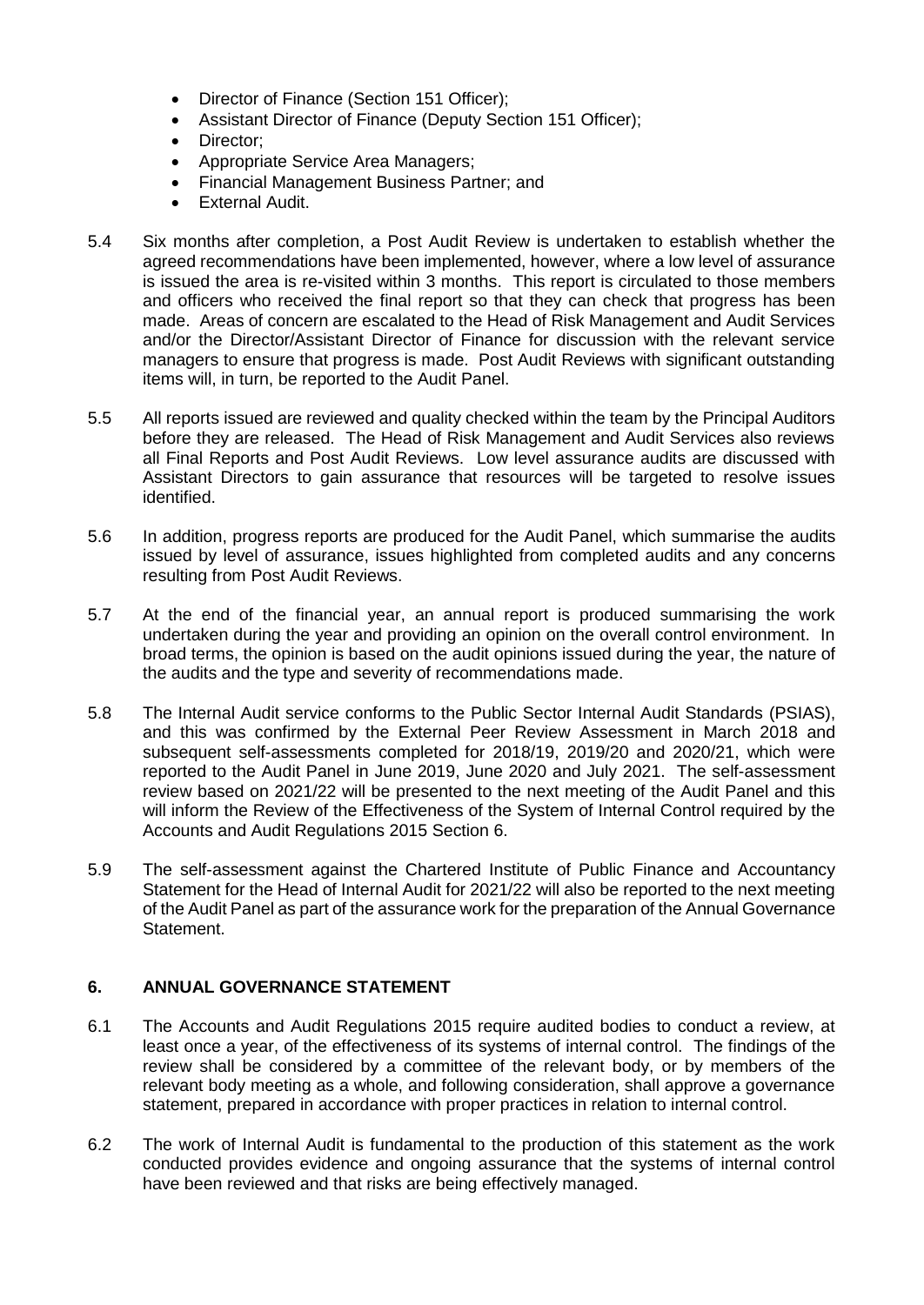6.3 The Risk Management and Audit Service Annual Report for 2021/22 will be presented to the next meeting of the Audit Panel.

## **7. INTERNAL AUDIT STRATEGY AND CHARTER**

- 7.1 In order to comply with the Public Sector Internal Audit Standards it is necessary for the Audit Panel to approve the Internal Audit Strategy (attached at **Appendix 2**) and the Internal Audit Charter (attached at **Appendix 3**) annually.
- 7.2 The Strategy provides an overview of Internal Audit and covers:-
	- Introduction;
	- Main Drivers in setting the Direction;
	- What this means we need to do: and
	- How will we do this?
- 7.3 The Internal Audit Charter is more operational and includes:-
	- Background:
	- Missions and Definition of Internal Audit:
	- Standards:
	- Responsibility and Objectives of Internal Audit;
	- Responsibility of the Council;
	- Independence of Internal Audit;
	- Head of Risk Management and Audit (Chief Audit Executive/Head of Audit)
	- Relationships;
	- Opinion and Non-Opinion Work;
	- Fraud:
	- Reporting;
	- Internal Audit Access Rights; and
	- Internal Audit Resources.

## **8. QUALITY ASSURANCE AND IMPROVEMENT PRORAMME**

- 8.1 Standard 1300 of the Public Sector Internal Audit Standards require: "That the Chief Internal Auditor must develop and maintain a quality assurance and improvement programme that covers all aspects of the internal audit activity".
- 8.2 The Quality Assurance and Improvement Programme (attached at **Appendix 4**) includes:-
	- Introduction:
	- Internal Assessments;
	- **•** External Assessments;
	- Service Development; and
	- Review of the Quality Assurance and Improvement Programme.

## **9. PROACTIVE FRAUD WORK/IRREGULARITY INVESTIGATIONS**

9.1 Whilst unplanned in their nature, time is required each year for the investigation of frauds and irregularities that are notified to Internal Audit. There is a dedicated resource within the service unit, which provides support to management to ensure that such problems are dealt with as effectively as possible. A control report is provided in response to investigations/advice and support work to ensure that the control environment is improved to try to minimise any future re-occurrence. Learning points are noted for wider dissemination where appropriate and any recommendations are followed up at a later date by a Post Audit Review to ensure the required improvements have been implemented.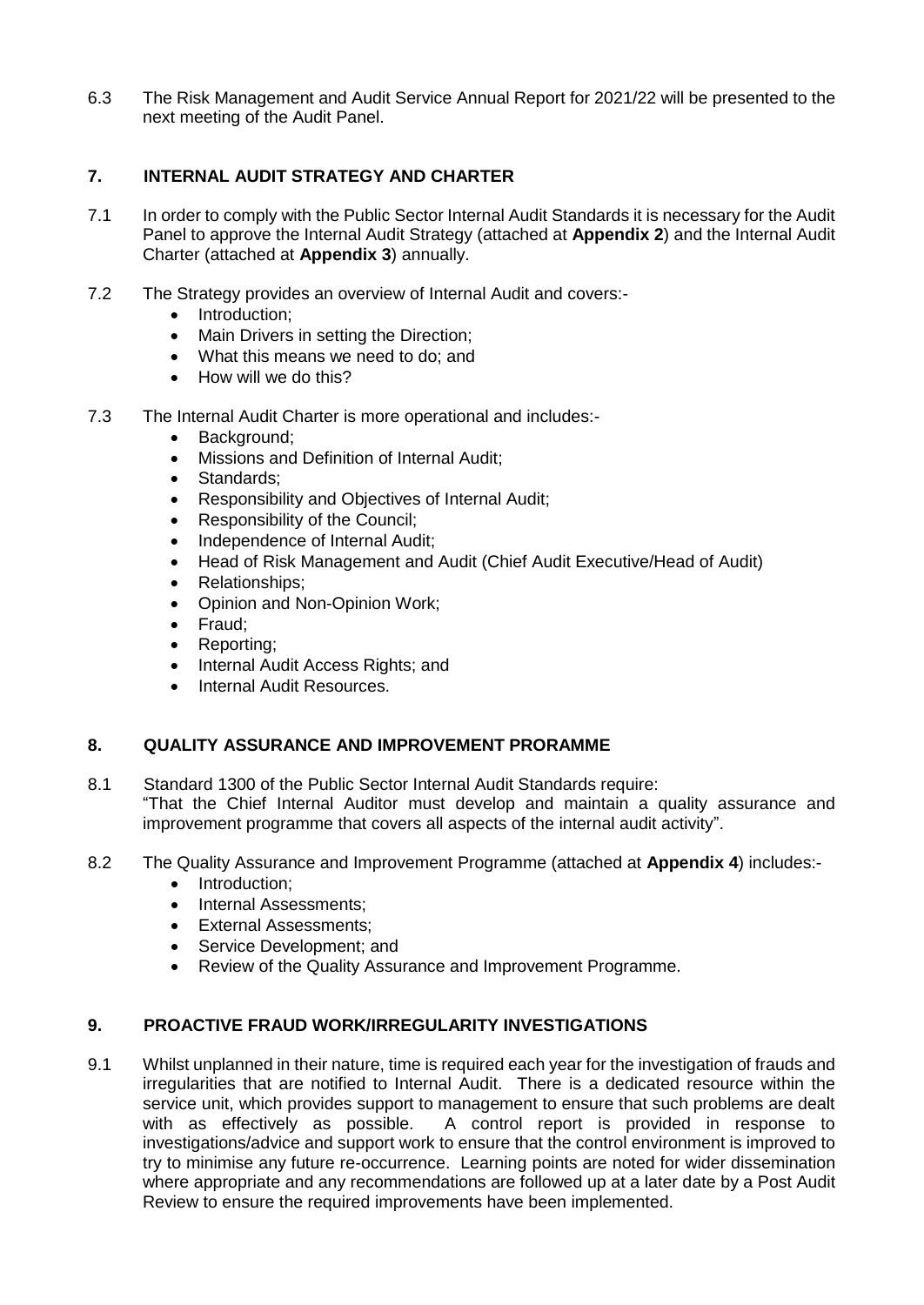- 9.2 Update reports will be provided to the Audit Panel as part of the quarterly progress reports provided by the Head of Risk Management and Audit Services.
- 9.3 Intelligence from all corporate fraud/irregularities notified to and investigated by Internal Audit is used to:-
	- Evaluate our response plan;
	- Inform the audit planning process to ensure fraud risks are taken into account; and
	- Inform the risk assessment tool within Galileo (audit management system) to ensure all auditable activities are correctly assessed.

## **10. RISK, INSURANCE AND INFORMATION GOVERNANCE**

10.1 The Risk, Insurance and Information Governance Team provide services to the whole Council. Table 6 below details the structure of the team. Unfortunately, the team is currently carrying two vacancies, which is affecting capacity to deliver, however, recruitment is ongoing.

| <b>Post</b>                                                  | <b>Qualification/Experience</b>                           | <b>Experience with</b><br><b>Council</b> |
|--------------------------------------------------------------|-----------------------------------------------------------|------------------------------------------|
| Risk, Insurance and Information<br>Governance Manager        | Insurance Qualification<br>Local Government/Insurance     | Less than 5 Years                        |
| Risk, Insurance and Information<br>Governance Officer        | Sector experience.                                        | Less than 5 Years                        |
| Risk, Insurance and Information<br><b>Governance Officer</b> | Vacant - Left October 2021                                |                                          |
| Risk, Insurance and Information<br>Governance Officer        | <b>Legal Qualification/Insurance</b><br>Sector experience | Less than 5 Years                        |
| Risk, Insurance and Information<br>Governance Assistant      | Vacant - Left Feb 2022                                    |                                          |

#### **Table 6 – Risk, Insurance and Information Governance Team**

- 10.2 The key priorities for the team during 2022/23 are:-
	- To continue to develop the Risk Management system across the Council including the development of operational risk registers.
	- To continue to deliver the Information Governance Work Plan which is being developed with the Information Governance Group to ensure that the Council is compliant with all Data Protection legislation.
	- To provide Data Protection/Information Governance advice and guidance to support services ensure new systems, processes and partnership working involving the collection, sharing, processing and storage of personal data are compliant with Data Protection legislation
	- To work with senior managers to ensure that Business Continuity Plans are robust and fit for purpose and regularly reviewed to support management in responding to a major incident.
	- To review the insurance database used to ensure it is fit for purpose and that the reporting functionality is efficient and effective.
	- To review the information held and introduce regular reports for management in terms of claims received to inform and improve risk management process.
	- To continue to support managers to assess their risks as services are redesigned to ensure that changes to systems and procedures remain robust and resilient offering cost effective mitigation and that claims for compensation can be successfully repudiated and defended should litigation occur.
	- To successfully recruit to the vacancies on the team to maximise capacity and ensure high quality services are provided.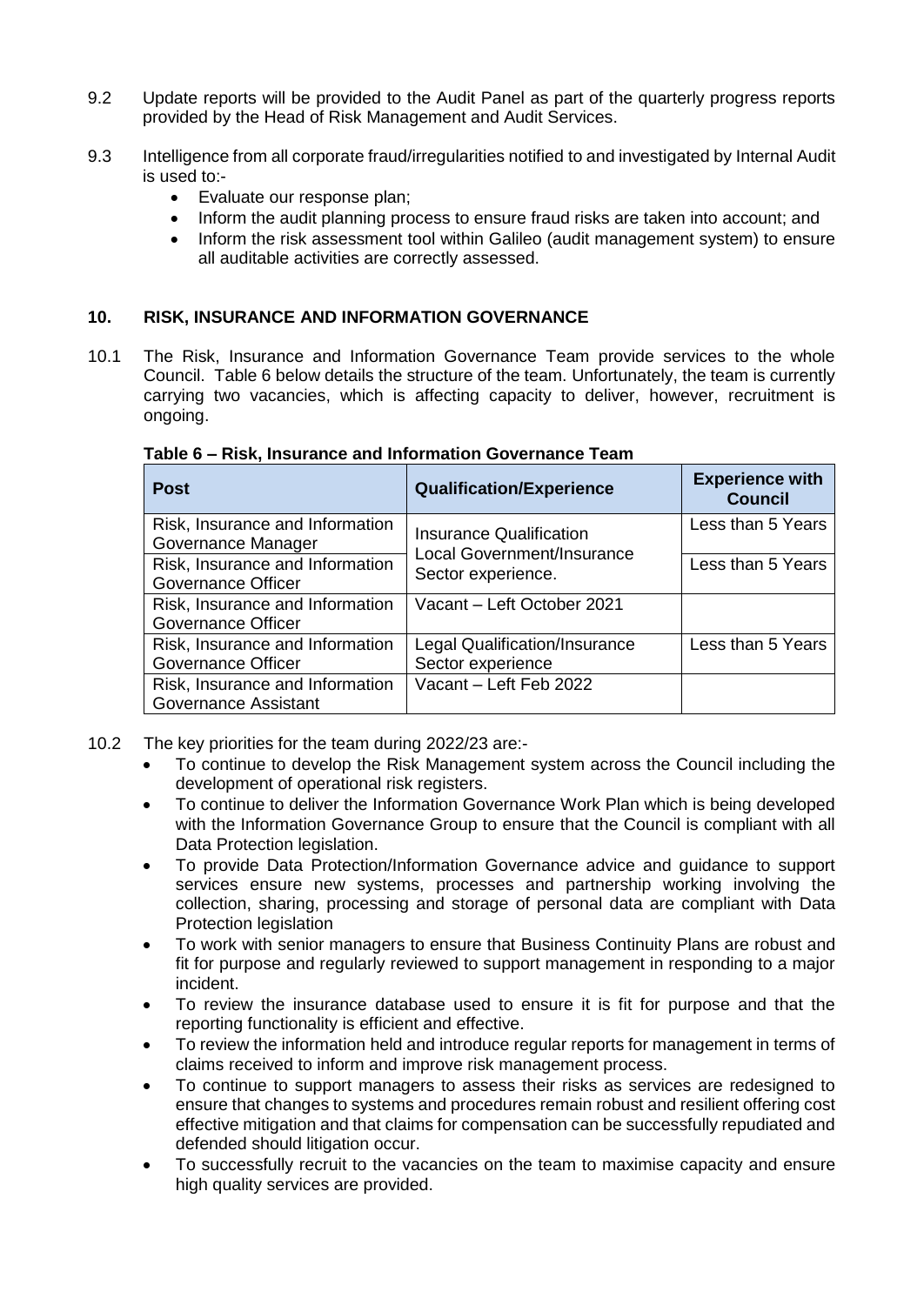# **11. NATIONAL ANTI-FRAUD NETWORK - DATA AND INTELLIGENCE SERVICES**

- 11.1 The National Anti-Fraud Network will continue to work with key stakeholders and partners to further develop the services offered to members to ensure that emerging business needs are met in response to changing legislation. The Head of Risk Management and Audit who continues to Chair the NAFN Executive Board will work with the NAFN Team at Tameside to ensure the key priorities below are delivered:-
	- To continue to maintain and where necessary improve operational controls in pursuit of operational excellence to meet Government standards on data and intelligence;
	- To work with the Investigatory Powers Commissioner's Office (IPCO) to maintain high standards of integrity and legitimate use for communications data and ensure compliance with the Investigatory Powers Act;
	- To review the ICT platform and systems to ensure they are robust, meet all security protocols and user expectations.
	- To deliver the service transformation project identified during 2021.
	- Extending membership to all local authorities, housing associations and wider public bodies;
	- Review the NAFN Constitution and Membership Agreement following any changes to service provision from the transformation project;
	- Following a decision on the preferred business solution for transforming the service there will be a need to formally review the NAFN Membership Fee Model and associated usage charges;
	- Further develop the NAFN e-learning and CPD system including formal certification and by upgrading the webinar system;
	- Following the enhanced Intelligence Service pilot, develop a business case for the Executive Board to consider incorporating the service into business as usual, including promoting the new service to members and creating an equitable charging system; and
	- Undertake an options appraisal on procurement of a Customer Relationship Management System ahead of a formal recommendation to the Executive Board.

# **12. PERFORMANCE MONITORING**

- 12.1 **T**he performance of the service is monitored against targets and performance indicators. Individually auditors are monitored against performance targets and appraisal sheets are completed for audits highlighting issues and potential training needs. Customer questionnaires are also used at the conclusion of each audit to test customer reaction to the audit and to help identify any training needs or service improvements.
- 12.2 The Audit Plan will be continually monitored via monthly progress meetings between the Audit Management Team and regular update meetings with Executive Members, Senior Managers and External Audit and quarterly reports to the Audit Panel and the Greater Manchester Pension Fund Local Board.
- 12.3 The Public Sector Internal Audit Standards are the benchmark against which the performance and effectiveness of the Internal Audit service will be measured.
- 12.4 The performance indicators monitored and measured are detailed in Table 7 below.

|                | <b>Indicator</b>                                              | <b>Target</b>         |
|----------------|---------------------------------------------------------------|-----------------------|
|                | <b>Compliance with Public Sector Internal Audit Standards</b> | 100%                  |
| 2              | % of Plan Completed                                           | 90%                   |
| 3              | Customer Satisfaction (Questionnaires $\geq 65\%$ )           | 90% of customers      |
| $\overline{4}$ | % Recommendations Implemented                                 | 90%                   |
| 5              | No. of Irregularities Reported/Investigated                   | <b>Downward Trend</b> |

## **Table 7 – Performance Indicators**